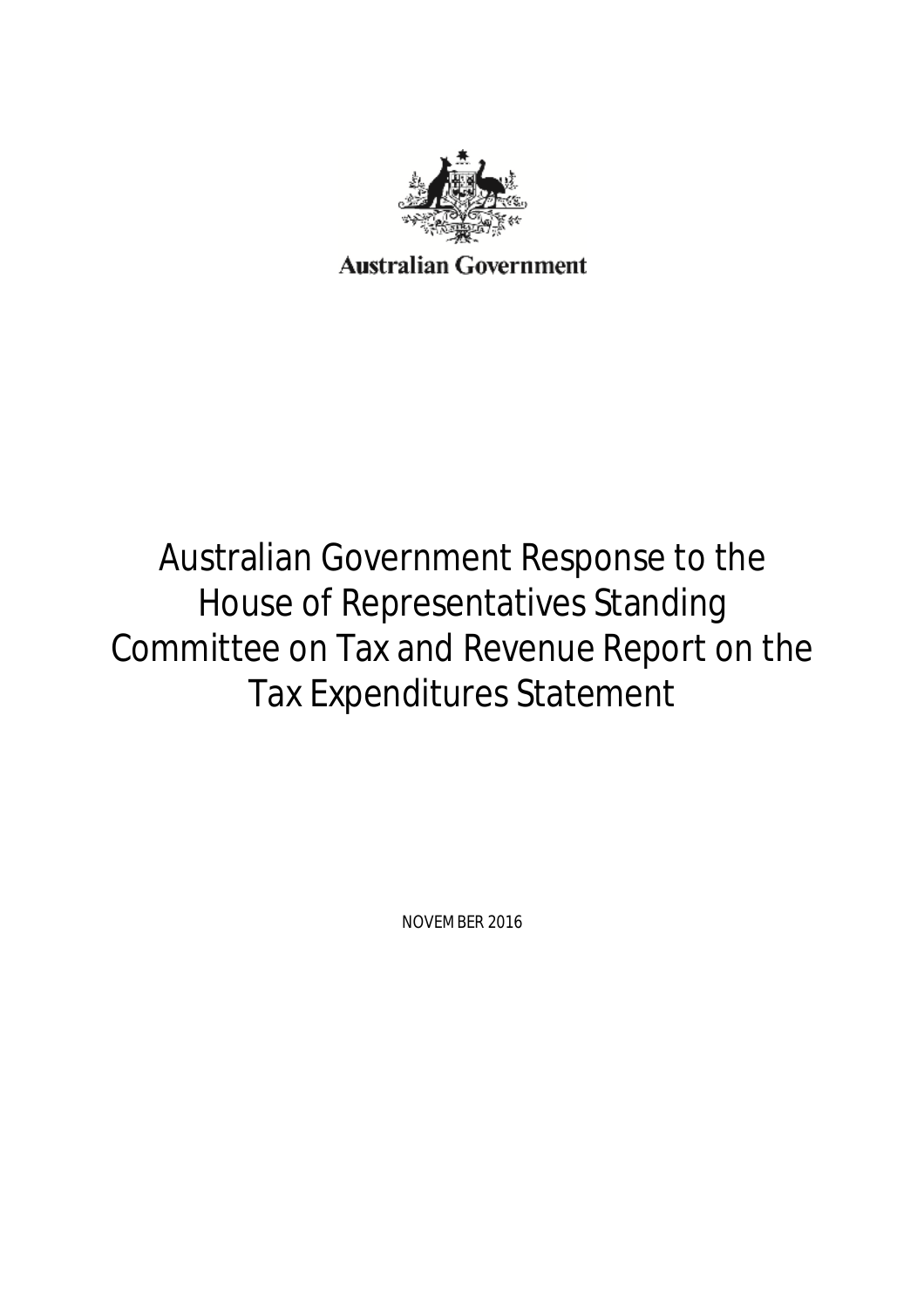# **Australian Government response**

# **Recommendation 1:**

**That Treasury devote fewer resources to estimating smaller, technical tax expenditures. This could involve reviewing them less frequently and reporting them as a range.** 

# **Response**

The Australian Government supports the recommendation. Estimates for smaller, technical tax expenditures will be reviewed every three years on a rolling basis and reported in size ranges.

# **Recommendation 2:**

**That the Government give Treasury an ongoing mandate to conduct prioritised reviews of tax expenditures and publish the results — building upon Recommendation 1 from the ANAO's 2008 audit report.** 

# **Response**

The Australian Government considers that existing processes, including annual Budget preparations, are sufficient to ensure the regular review of tax expenditures.

# **Recommendation 3:**

**That Treasury develop a method of aggregating tax expenditures to support its obligation under section 12 of the** *Charter of Budget Honesty Act 1998* **to give an overview of tax expenditures in the Budget Papers. The overview can be tailored to the needs of the Budget Papers, rather than exactly reflecting the Statement. Consultation may assist on this.** 

# **Response**

The Australian Government considers that its existing practices relating to the preparation of the Budget Papers satisfy its obligations under section 12 of the *Charter of Budget Honesty Act 1998*. In particular, the practice of not aggregating revenue forgone estimates remains appropriate and is consistent with international practice.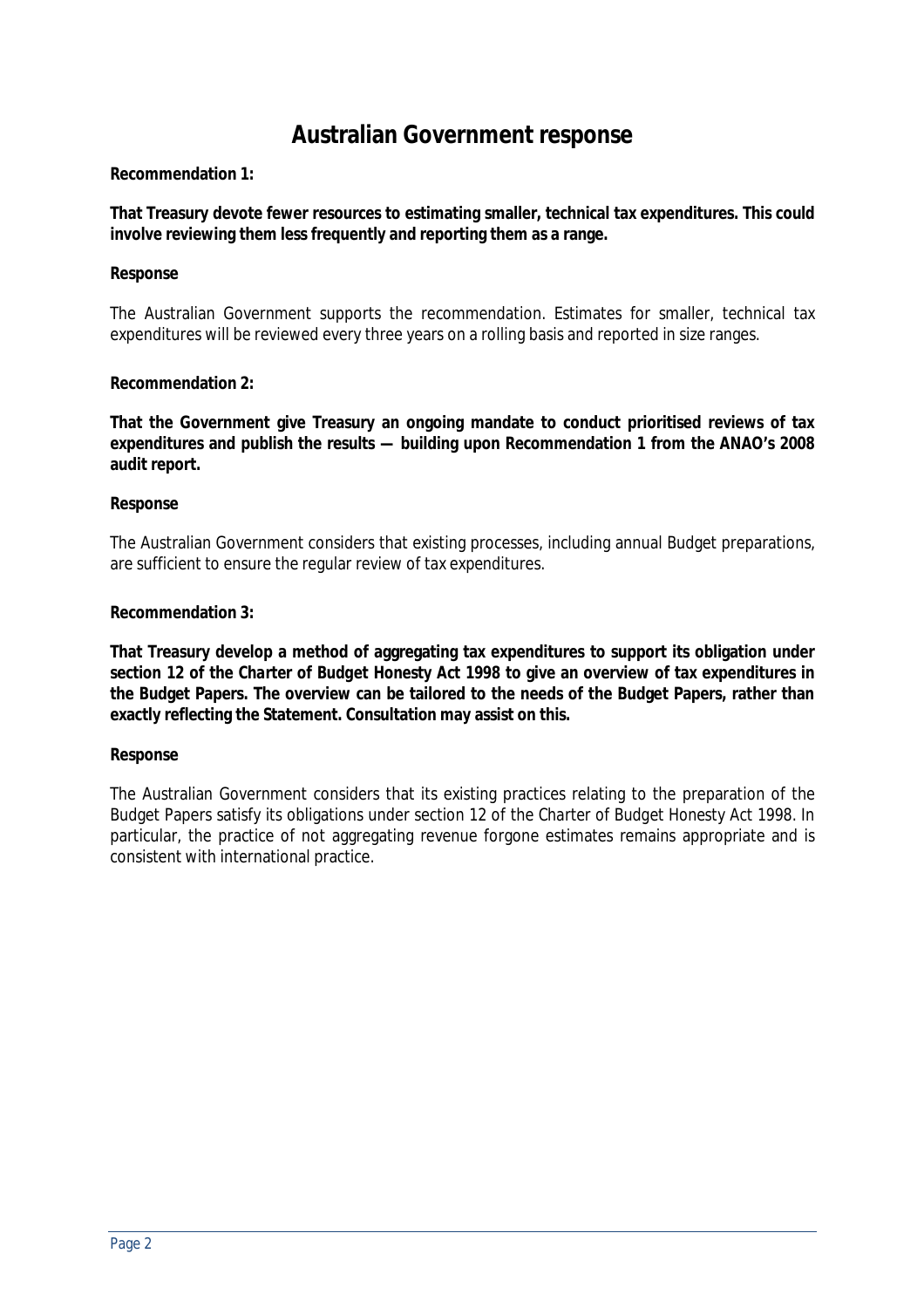# **Recommendation 4:**

**That Treasury model the long run interactions between superannuation and the age pension, develop present value estimates of the future costs and benefits of superannuation and its tax concessions, and publish the results. The Tax Expenditures Statement should reference or briefly summarise this research in the context of the superannuation estimates. This should occur at least once every five years and also following significant changes in policy.** 

# **Response**

The Australian Government supports periodically publishing an analysis of the long run interactions between superannuation and the age pension and estimates of the future costs and benefits of superannuation and its tax concessions. It considers that it would be sufficient for this analysis to be undertaken and published broadly every five years, with the specific timing depending on Government priorities at the time.

# **Recommendation 5:**

**That Treasury include in the Statement information on revenue collected through superannuation taxation, which could constitute a reference in the table of large tax expenditures and further information later in the document.** 

# **Response**

The Australian Government considers that reporting superannuation revenue figures in the Budget and MYEFO is sufficient. It also notes that *Taxation Statistics*, published annually by the Australian Taxation Office, provides detailed data about the tax system.

# **Recommendation 6:**

**That Treasury retain the comprehensive income tax benchmark for savings in the Tax Expenditures Statement.** 

# **Response**

The Australian Government supports the recommendation noting that reporting savings tax expenditures against an expenditure tax benchmark in future editions of the Tax Expenditures Statement, in addition to an income tax benchmark, should be explored by the Treasury.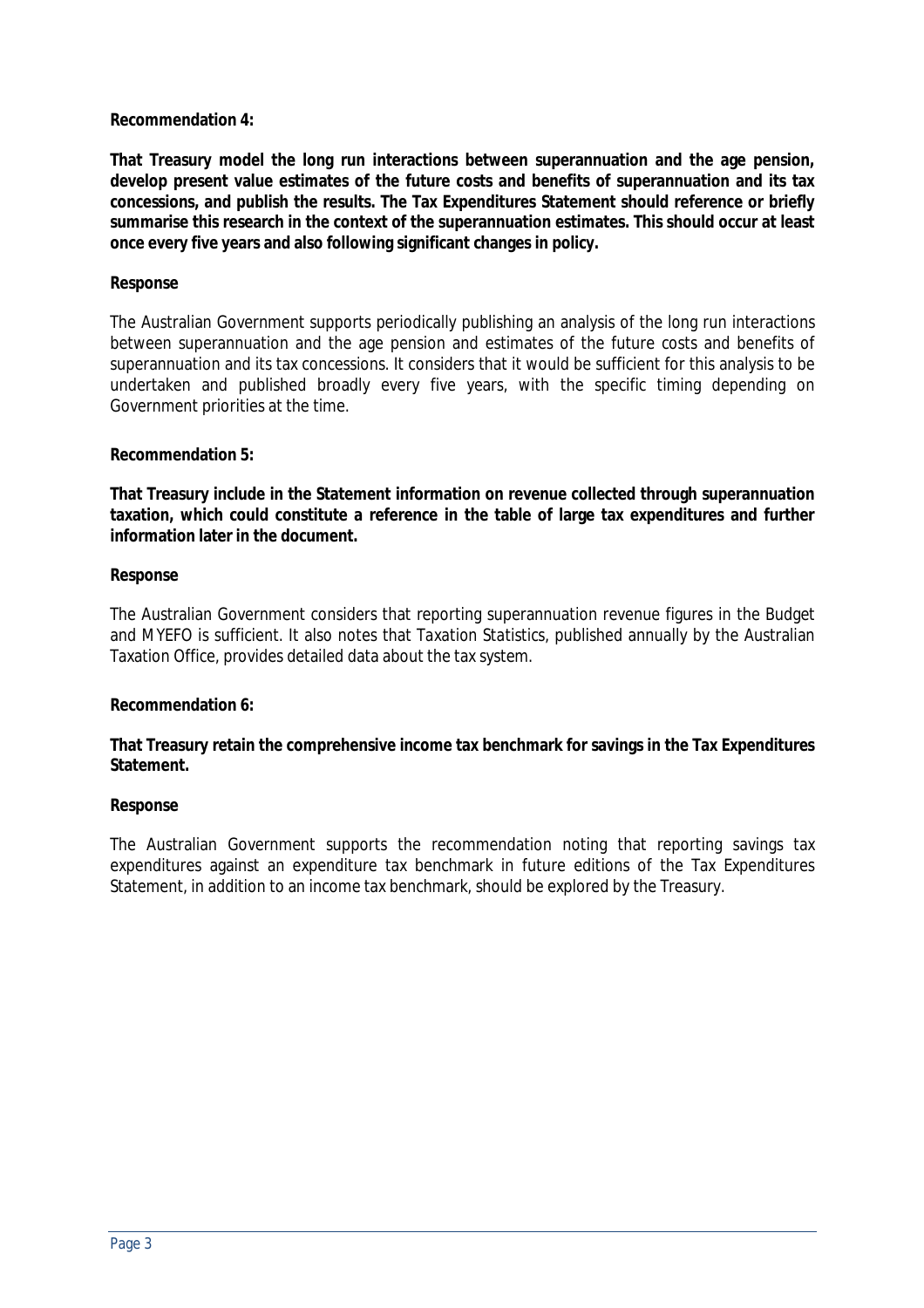# **Recommendation 7:**

# **That Treasury:**

- **incorporate the capital gains tax exemption for the main residence into the benchmark;**
- **develop a transparent process and criteria to assist consideration of benchmarks which reflect the practical possibility of a tax concession being abolished; and**
- **consult with stakeholders on the benchmarks used in the Tax Expenditures Statement.**

# **Response**

The Australian Government considers it appropriate to continue reporting the capital gains tax exemption for the main residence as a tax expenditure as this exemption departs from the comprehensive income tax benchmark. As stated in the 2015 Tax Expenditures Statement (at p3), the choice of benchmark should not be interpreted as indicating a view on how an activity or taxpayer ought to be taxed.

It would not be appropriate to assess benchmarks against the 'practical possibility of a tax concession being abolished' as this would involve a judgement about potential future decisions of the Executive Government and the Parliament.

The Australian Government supports consulting stakeholders on the benchmarks used in the TES.

# **Recommendation 8:**

**That Treasury consider ways of increasing the visibility of warnings in the Statement to better draw the attention of readers to the Statement's limitations.** 

# **Response**

The Australian Government supports the recommendation.

# **Recommendation 9:**

**That Treasury include in the Statement an informative explanation of data and methods for large estimates and when estimates are substantially revised, either in terms of size or reliability.** 

# **Response**

The Australian Government supports the recommendation.